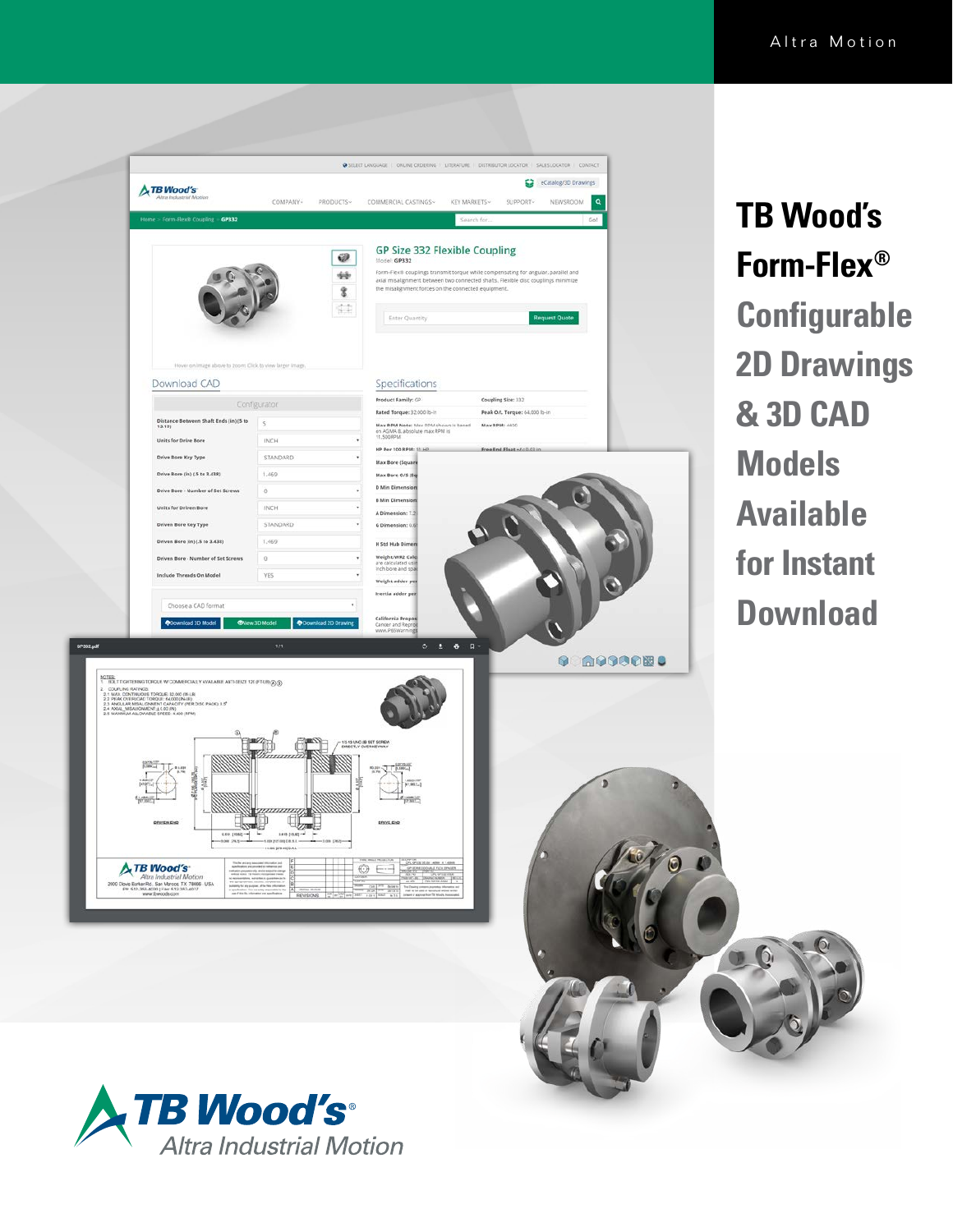## Fully customizable 2D drawings and 3D CAD models for immediate download.

WWW.TBWOODS.COM/ECATALOG

Leading edge technology results in a faster, easier and more accurate experience for customers. Can be generated anytime from anywhere.



## Refine Your Search Criteria

Utilize drop-down specification filters including:

- Product Family
- Coupling Size
- Adapter Size – Adapter Bolting
- Spacer Size
- Max RPM

\*Configurable CAD only available for AP, GP, A5, and G5 series.

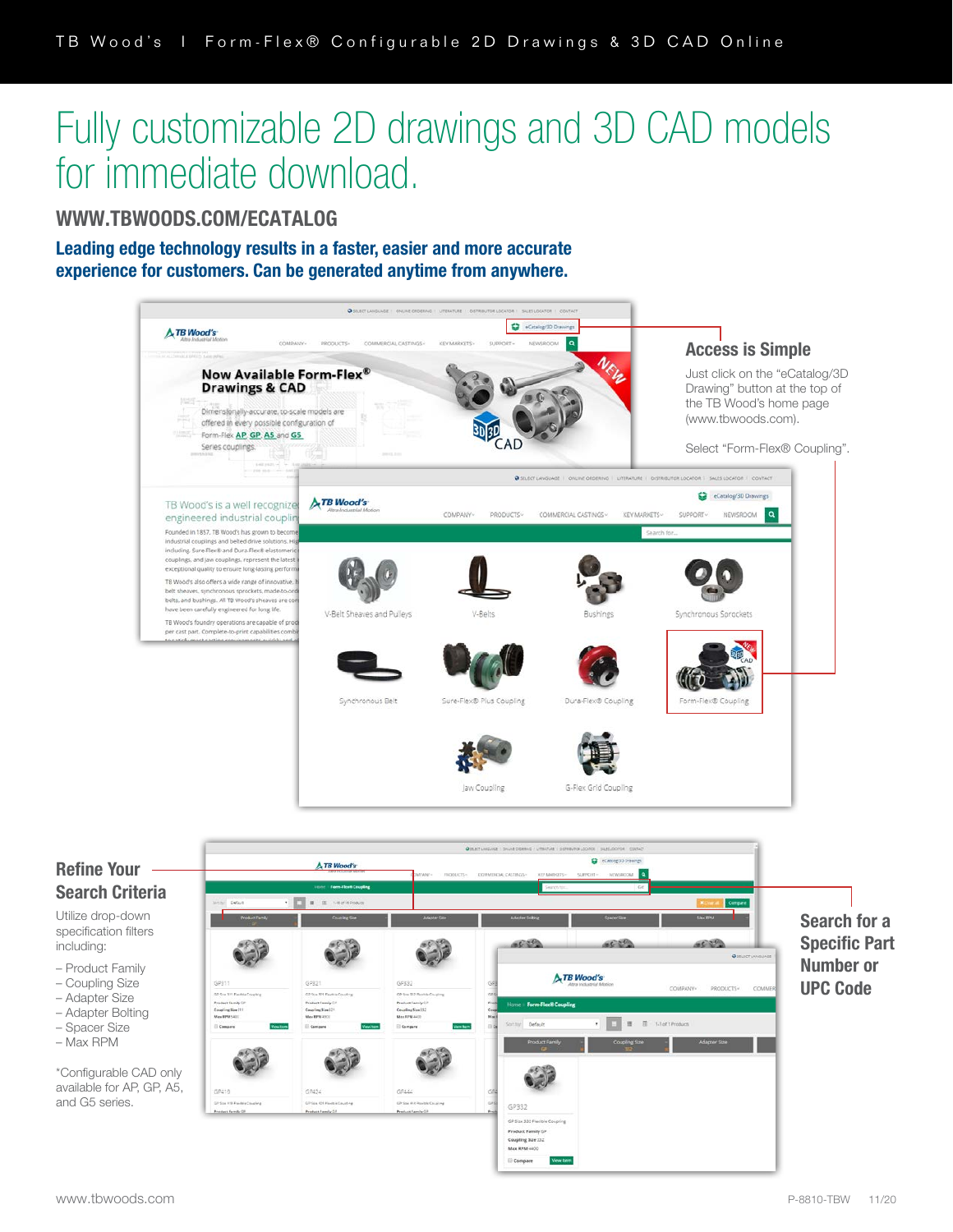

Zoom in, rotate and change model views.

## More features on back...

P-8810-TBW 11/20 www.tbwoods.com